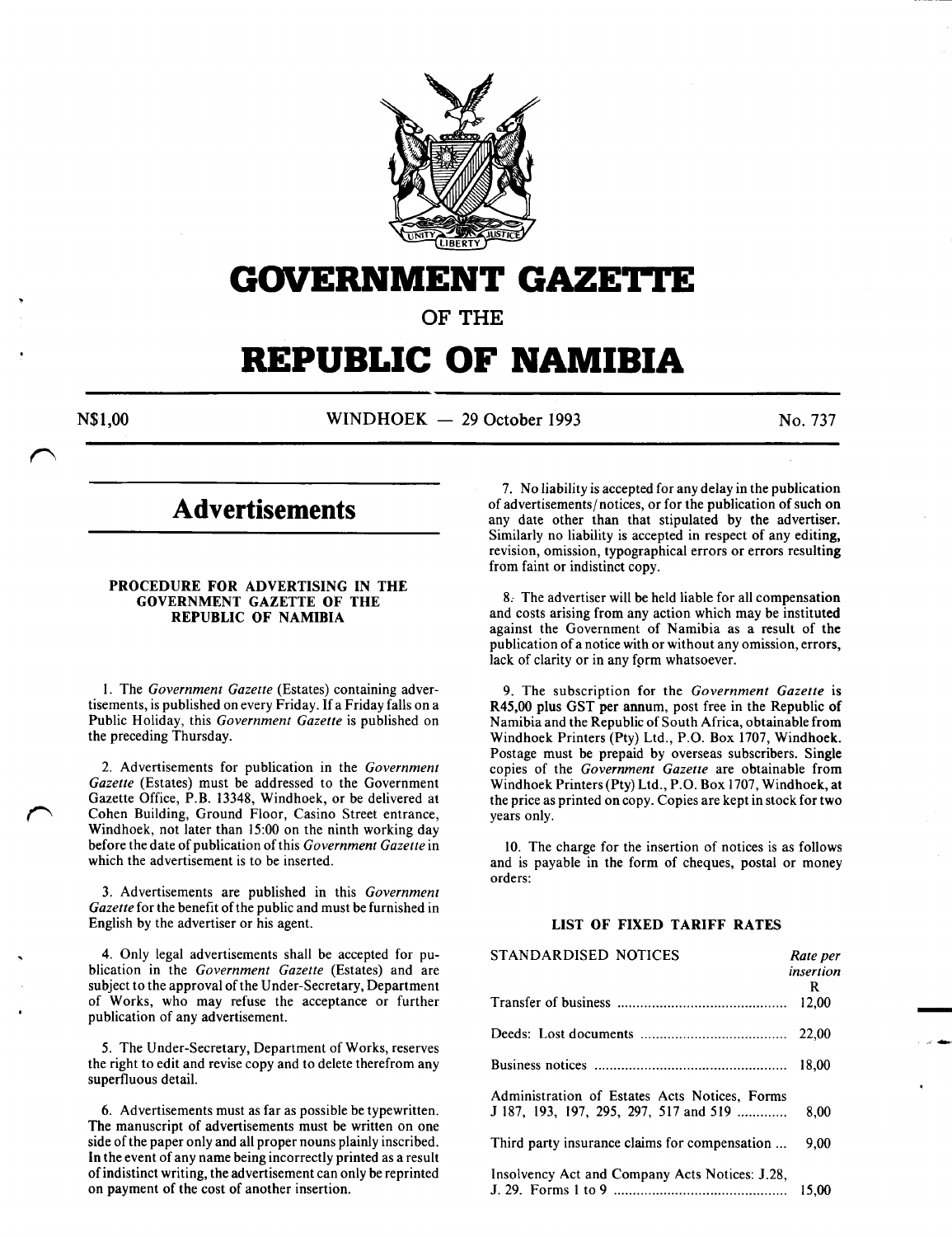15,00

"""'

| $J.B.$ — Forms 2 and 6 — additional statements<br>according to word count table, added to the basic<br>traffic.                                       |        |
|-------------------------------------------------------------------------------------------------------------------------------------------------------|--------|
| Change of name (two insertions)                                                                                                                       | 108,00 |
| Naturalisation notices (including a reprint for the                                                                                                   | 8,00   |
| Unclaimed moneys - only in the Government<br>Gazette, closing date 15 January (per entry of                                                           | 3,00   |
|                                                                                                                                                       | 18,00  |
|                                                                                                                                                       | 8,00   |
| NON-STANDARDISED NOTICES                                                                                                                              |        |
| Company notices:                                                                                                                                      | R      |
| Short notices: Meetings, resolutions, offers of<br>compromise, conversions of companies, voluntary<br>windings-up, et.: closing of members' registers |        |
| for transfer and/or declarations of dividends                                                                                                         | 40.00  |
| Declaration of dividends with profit statements,                                                                                                      | 90,00  |
|                                                                                                                                                       |        |

# FORM J 187

# LIQUIDATION AND DISTRIBUTION ACCOUNTS IN DECEASED ESTATES LYING FOR INSPECTION

In terms of section 35(5) of Act 66 of 1965, notice is hereby given that copies of the liquidation and distribution accounts (first and final, *unless otherwise stated)* in the estates specified below will be open for the inspection of all persons interested therein for a period of 21 days (or shorter or longer if *specially stated)* from the date specified or from the date of publication hereof, whichever may be the later, and at the offices of the Master and Magistrates as stated.

Should no objection thereto be lodged with the Master concerned during the specified period, the executors will proceed to make payments in accordance with the accounts.

290/93 HOTH Alfred Gerd, 291102 01 0002 4, Okahandja. Okahandja, Windhoek. Standard Bank Namibia Ltd., (Registered Bank), Trustee Branch, P.O. Box 2164, Windhoek.

313/93 ALBERTS Philippus Petrus Hermanus, 050529 OJ 0001 7, Otjiwarongo. Mara Engela Elizabeth Alberts. Otjiwarongo, Windhoek. Bank Windhoek Ltd., (Estate and Trust Department), P.O. Box 15, Windhoek.

258/93 OBERHOLSTER Petrus Johannes Abraham, 170726 01 0004 6, Farm Nous, District Keetmanshoop. Keetmanshoop, Windhoek. Executor,  $c/\sigma$  Rissik & Cox, P.O. Box 8, Karasburg.

|                                                   | 40,00  |
|---------------------------------------------------|--------|
| Liquidators' and other appointees' notices        | 25,00  |
| SALES IN EXECUTION AND OTHER PUBLIC SALES:        |        |
|                                                   | 65,00  |
| Public auctions, sales and tenders:               |        |
|                                                   | 22,00  |
|                                                   | 54.00  |
|                                                   | 82,00  |
| <b>ORDERS OF THE COURT:</b>                       |        |
| Provisional and final liquidations or sequestra-  |        |
|                                                   | 50,00  |
| Reduction or change in capital mergers, offers of |        |
|                                                   | 120,00 |
| Judical managements, curator bonis and similar    |        |
|                                                   | 120,00 |
|                                                   | 15,00  |
|                                                   |        |

II. The charge for the insertion of advertisements other than the notices mentioned in paragraph 10 is at the rate of R3,00 per em double column. (Fractions of a em must be calculated as a em).

Supersession and discharge of petitions (J. 158)

12. No advertisements shall be inserted unless the charge is prepaid. Cheques, drafts, postal or money orders must be made payable to the Under-Secretary, Department of Works, Private Bag 13348, Windhoek.

# FORM J 193

# NOTICE TO CREDITORS IN DECEASED ESTATES

All persons having claims against the estates mentioned below are hereby called upon to lodge their claims with the executors concerned, within 30 days (or otherwise as indicated) calculated from the date of publication hereof. The information is given in the following order: Estate number, surname and christian names, date of birth, identity number, last address, date of death; surviving spouse's names, surname, date of birth and identity number; name and address of executor or authorised agent, period allowed for lodgement of *claims* if *other than 30 days.* 

505/93 MAY Abraham Bernard, Windhoek, 28 September 1912, 120928 01 0005 I, No. 40 Gever Street, Lud- wigsdorf, Windhoek, 8 October 1993. F.M. Oehl-Trust, P.O. Box 133, Windhoek.

487/93 BOSMAN Annelise, Windhoek, *5* April 1944, 440405 01 0034 1, No. 41 Prosit Street, Otjiwarongo, Otiiwarongo. Bank Windhoek Ltd., (Estate and Trust Department), P.O. Box 15, Windhoek.

BURGER Everhardus Johannes Jacobus, Windhoek, II February 1932, 320211 50 1800 3, Farm Lusthof, District Outjo, l3 August 1993. Bank Windhoek Ltd., (Estate and Trust Department), P.O. Box 15, Windhoek.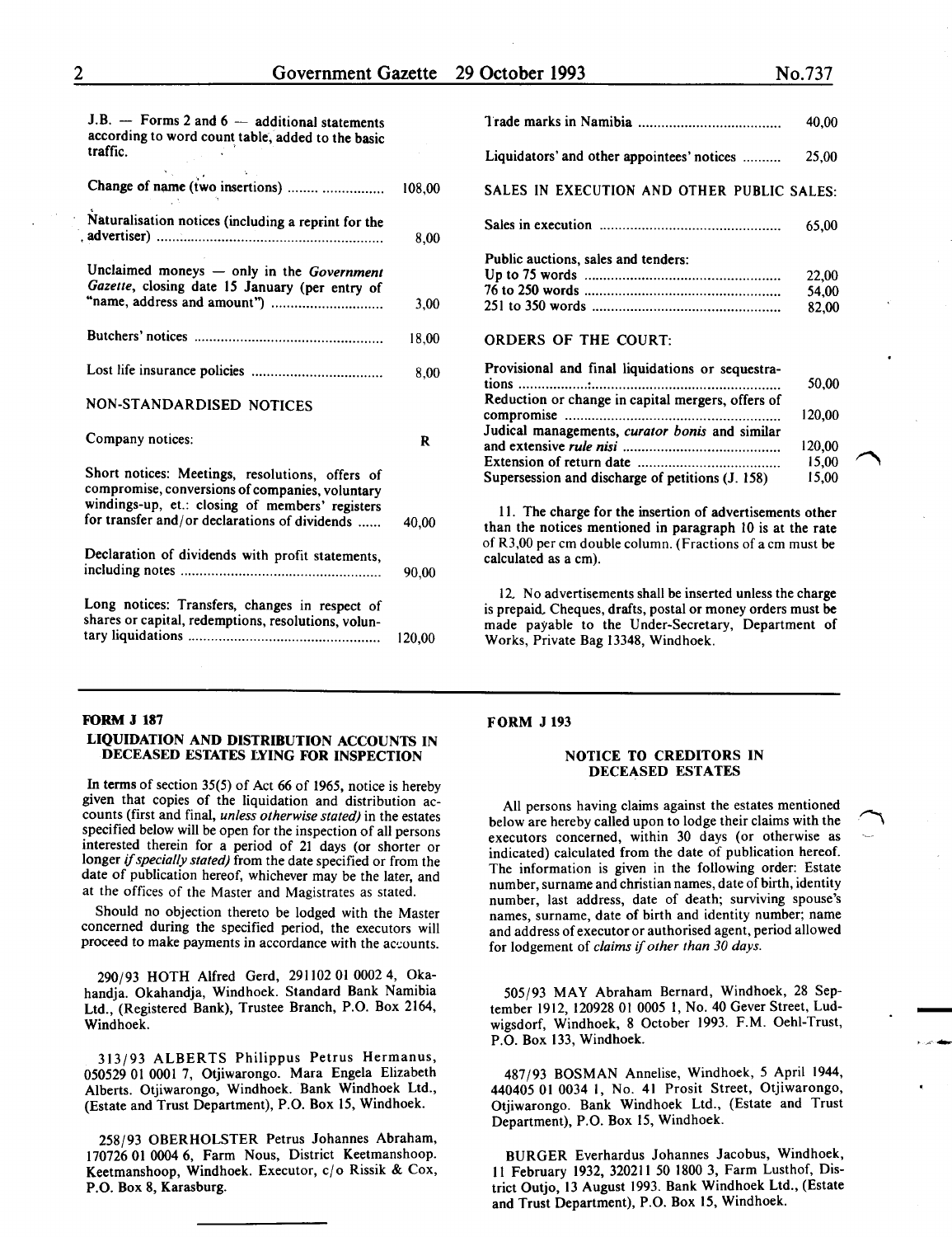372193 VAATZ Margarete, Windhoek, 21 July 1913, 130721 01 0007 3, Farm Dusternbrook, II July 1993. Andreas Vaatz, P.O. Box 23019, Windhoek.

# FORM NO.1

# APPOINTMENT OF TRUSTEES OR LIQUIDATORS AND PROOF OF CLAIMS IN SEQUESTRATED ESTATES OR COMPANIES BEING WOUND UP

Pursuant to subsection (3) of section *fifty-six,* section *seventy-seven* and subsection (3) of section *forty* of the Insolvency Act, 1936, sections 339, 366, 375(5)(b) and 402 of the Companies Act, 1973, notice is hereby given that the persons mentioned below have been appointed trustees or liquidators, and that persons indebted to the estates or companies are required to pay their debts to them forthwith unless otherwise indicated.

Meetings of creditors of the said estates or companies will be held on the dates and at the times and places mentioned below, for proof of claims against the estates or companies, for the purpose of receiving the trustees' or liquidators' reports as to the affairs and conditions of the estates or companies and for giving the trustees or liquidators directions concerning the sale or recovery of any parts of the estates or companies or concerning any matter relating to the administration thereof.

Meetings in a town in which there is a Master's office will be held before the Master; elsewhere they will be held before the Magistrate.

The particulars are given in the following order: No. of estate/company; name and description of estate or company; name and address of trustee or liquidator; date, hour and place of meetings and period within which debt must be paid, if this is not done forthwith.

W25/92 Eros Park Development Company (Pty) Ltd., (in voluntary liquidation). Andre Johannes Brynard, P.O. Box 346, Luderitz.

#### NOTICE OF TRANSFER OF BUSINESS

TAKE NOTICE that application will be made 14 (fourteen) days after publication of this notice to the Licensing Court for the transfer of the General Dealer's Licence held by P.A. BREITENSTEIN who traded under the name and style of MIDLAND DISTRIBUTORS on Erf 1746, Macadam Street, Windhoek, to B. HOFFMANN and I. HOFFMANN who will trade under the same name of MIDLAND DISTRIBUTORS on Erf 1746, Macadam Street, Windhoek.

SIGNED at WINDHOEK on this 15th day of August 1993.

I. HOFFMANN P.O. Box 9080 Windhoek

# FORM NO.4

# LIQUIDATION ACCOUNTS AND PLANS OF DISTRIBUTION OR CONTRIBUTION IN SEQUESTRATED ESTATES OR COMPANIES BEING WOUND UP

Pursuant to sub-section (2) of section *one hundred and eight*  of the Insolvency Act,  $1936$ , and section  $406(3)$  of the Companies Act, 1973, notice is hereby given that the liquidation accounts and plans of distribution or contribution in the estates or companies mentioned below, will lie open for inspection by creditors at the offices of the Master and Magistrates stated therein, for a period of fourteen days, or for such a period as stated therein, from the dates mentioned in the Schedule or from the date of publication hereof, whichever may be the later date.

The particulars are given in the following order: Number of estate/company; name and description of estate/company; description of account; place of account lying for inspection.

WIS/91 Insolvent Estate P.J. Botes. First as well as Second Liquidation and Distribution Account. At the office of the Master of the High Court, Windhoek and Magistrate at Grootfontein for a period of 14 days as from 29 October 1993. I.R. McLaren, Trustee, Investment Trust Co. (Pty) Ltd., P.O. Box 21204, Windhoek.

W6193 Concord Beleggings (Proprietary) Limited, (in voluntary liquidation). First and Final Liquidation and Distribution Account. At the offices of the Master of the High Court, Windhoek for a period of 14 days as from the 29th day of October 1993. A.J. Hasson, KPMG Peat Marwick Namibia, P.O. Box 30, Windhoek.

# NOTICE OF TRANSFER OF BUSINESS

KINDLY TAKE NOTICE that ARTHUR SAMUEL DE BRUYN intends to transfer and dispose of the business conducted by him as a General Dealer under the name and style of JUMBO CASH MARKET, Erf No. 544, Plaath Avenue, Tamariskia, Swakopmund, to and in favour of ANTONIE MICHAEL ZONDAGH who will carry on the aforesaid business for his own account under the name of JUMBO CASH MARKET on the aforesaid premises within a period of not less than 30 (thirty) days after publication of this notice. This publication shall further serve as due notice having been given in terms of Section 34 of the Insolvency Act No. 24 of 1936, and furthermore, that after 14 (fourteen) days of publication of this notice the said ANTONIE MICHAEL ZONDAGH will apply to the Magistrate for the district of Swakopmund for the transfer of the trading licence in respect of the aforesaid business, into his own name.

SWANEPOEL & KINGHORN ATTORNEYS FOR PARTIES SWABS Building Post Street P.O. Box 1455 Swakopmund

-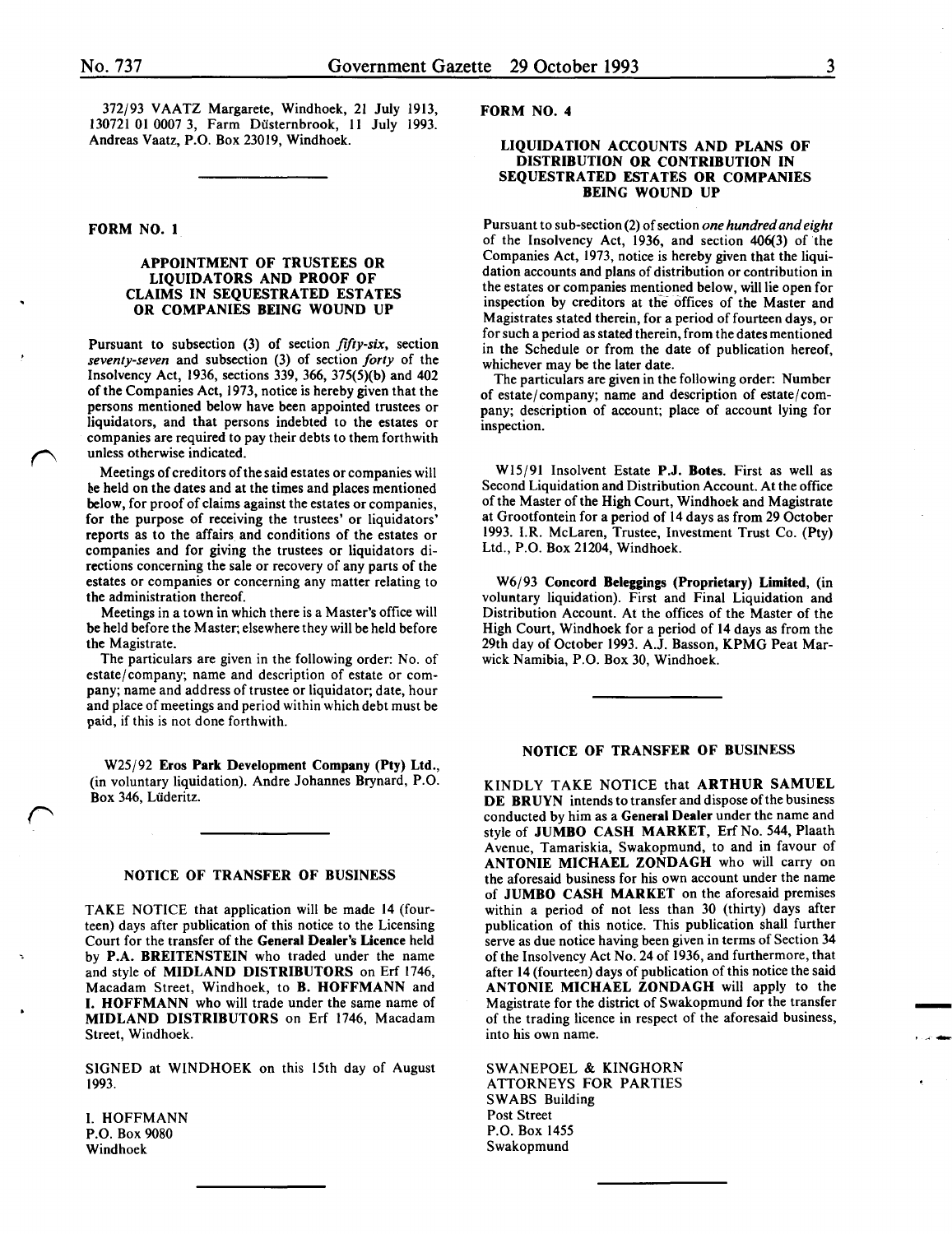FORM J29

# FIRST MEETINGS OF CREDITORS, CONTRIBUTORIES, MEMBERS OR DEBENTURE-HOLDERS OF SEQUESTRATED ESTATES, COMPANIES BEING WOUND UP OR PLACED UNDER PROVISIONAL JUDICIAL MANAGEMENT

The estates and companies mentioned below having been placed under sequestration, being wound up or having been placed under provisional judicial management by order of the High Court of NAMIBIA, the Master of the High Court hereby gives notice pursuant to sections 17(4) and 40(!) of the Insolvency Act, 1936, and section 356(1), 364(1) and 429 of the Companies Act, 1973, that a first meeting of creditors, contributories, members or debenture-holders of the said estates or companies will be held on the dates and at the times and places mentioned below, for proof of claims against the estates or companies, the election of trustees, liquidators or judicial managers or provisional judicial managers or for the purposes referred to in section 364 or 431 of Act 61 of 1973, as the case may be.

Meetings in a district in which there is a Master's Office, will be held before the Master; elsewhere they will be held before the Magistrate.

The particulars are given in the following order: Number of estate or company / name and description of estate or company / date upon which order was made / Provisional order, Final order / date, time and place of meeting.

Wl9/93 Adriaan Johannes Karsten. 15 October 1993. 10 November 1993, 10:00, Master's Office, Windhoek.

#### NOTICE OF TRANSFER OF BUSINESS

TAKE NOTICE that JUDITH BIANCA IKEN intends to alienate and dispose of the business being conducted by her under the name and style of WHITE ELEPHANT at Erf 7031, Post Street Mall to and in favour of PETER PETTAU who will carry on the aforesaid business for his own account under the name and style of CITY-TREFF on the aforesaid premises and take notice that this publication will serve as due notice having been given in terms of Section 34 of the Insolvency Act 24 of 1936 and furthermore that after 14 days of publication of this notice, the said PETER PETTAU will apply to the Magistrate for the District of Windhoek for the transfer of the Trading Licence in respect of the aforesaid business into his own name.

DATED at WINDHOEK on this 19th day of October 1993.

ENGLING, STRITTER & PARTNERS P.O. Box 43 Windhoek

# NOTICE OF TRANSFER OF BUSINESS LICENCE

KINDLY TAKE NOTICE that application will be made at the next quarterly sitting of the Licensing Court, Mariental, for the transfer of the General Dealer's Licence held by ANNA EVA PRINS, who trades as BON'S TAKE-AWAY at Erf 42, Mariental, to FRANS PE-TRUS LIEBENBERG who will trade under the same style and on the same erf for his own account.

DATED at MARIENTAL this 20th day of October 1993.

VAN HEERDEN, LIESENBERG & CO. ATTORNEYS School Street P.O. Box 13 **Mariental** 

#### NOTICE OF TRANSFER OF BUSINESS

PLEASE TAKE NOTICE that fourteen (14) days after publication of this notice, application will be made to the Licensing Court of Otjiwarongo, held at Otjiwarongo, for the transfer of the General Dealer, Aerated and Mineral Water, Fresh Produce, Tobacco (Retail), Patent Medicine and Butcher Licences held by CHRISTOF OKAMARU trading under the name of ORWETO SHOPPING CENTRE on Erf No. 1131, Orwetoveni, to JACOBUS JOHANNES ROUX who will continue to carry on business at the same premises under the same name and style for his own account.

A. DAVIDS & CO. ATTORNEYS FOR APPLICANT P.O. Box II Otjiwarongo

#### TRANSFER OF BUSINESS

Notice is hereby given in terms of Article 34 of the Insolvency Act, 1936 (Act No. 24/1936, as amended) that PIETER ADRIAAN ARCHER who is trading under the name and style of SUPERDIENS on Erf No. 15 Maltahöhe, as General Dealer, Restaurant, Tobacco-selling in Retail, Aerated and Mineral Water Dealer, Fresh Produce Dealer, Patent and Proprietary Medicine, and the selling of Dipping Fluid as also a Bottle Store Liquor Licence intends to make over the said businesses to GERRIT JOHANN OLIVIER BOTHA who will take over the said businesses and carry on the trade on the said premises and under the said name and style for his own benefit and responsibility as from the 1st of December 1993.

DATED at MARIENTAL this 19th day of October 1993.

-

A.J. SMITH AGENT FOR THE PARTIES P.O. Box 199 **Mariental**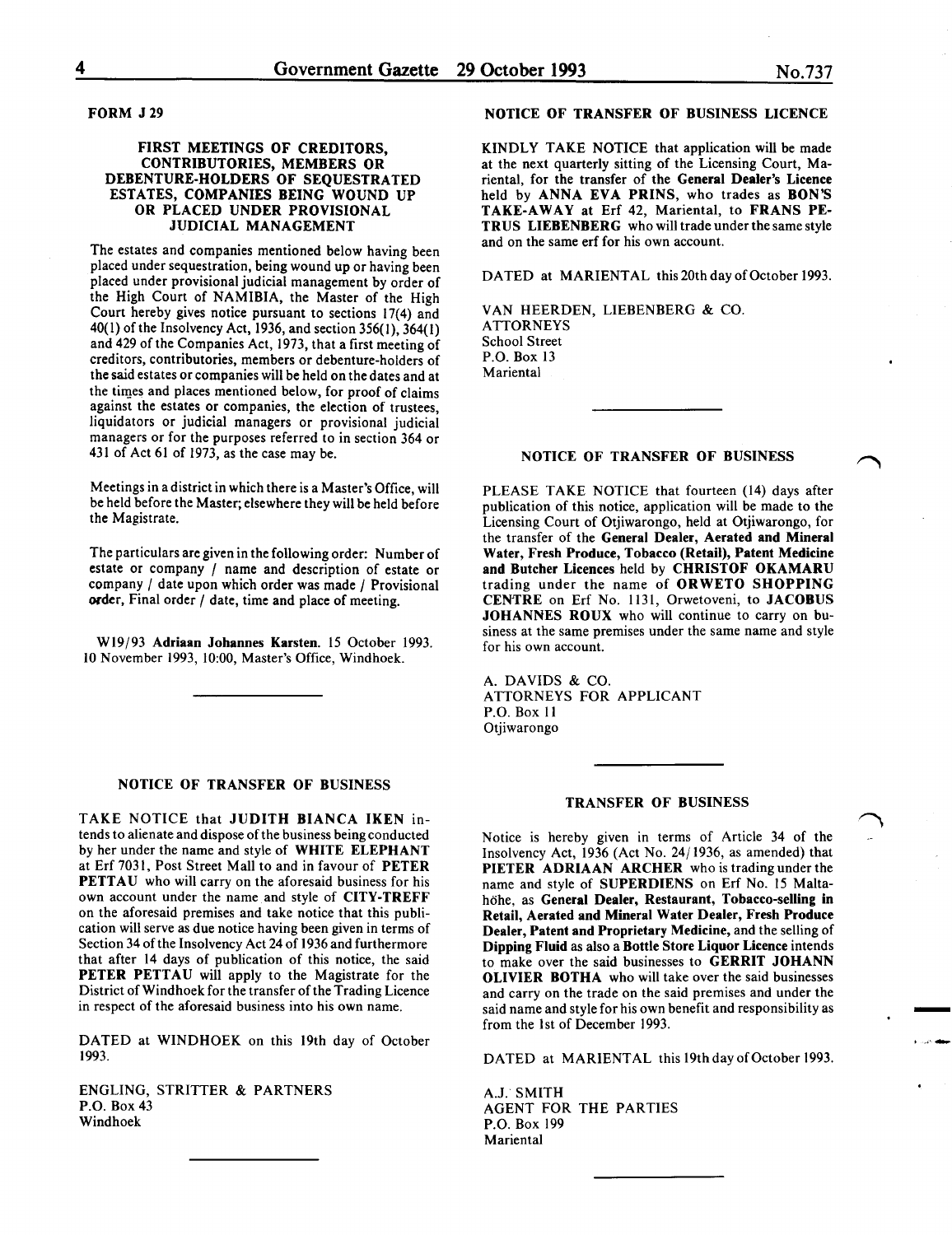# NOTICE OF TRANSFER OF BUSINESS LICENCE

KINDLY TAKE NOTICE that application will be made at the next quarterly sitting of the Licensing Court, Mariental, for the transfer of the Garage, Aerated and Mineral Water and Tobacco Licences held by ANDRIES J.F. PRETORIUS and who trades as ARANOS VUL-STASIE at Erf No. 126, Aranos, to EBEN MANS who will trade under the same style and on the same erf for his own account.

DATED at MARIENTAL this 12th day of October 1993.

VAN HEERDEN, LIEBENBERG & CO. **ATTORNEYS** School Street P.O. Box 13 **Mariental** 

# NOTICE OF CONVERSION OF COMPANY

Notice is hereby given in terms of section 26 of the Companies Act, Act No. 61 of 1973, that MUKOROB PELAGIC PROCESSORS LIMITED intends to convert itself from a public company having a share capital to a private company having a share capital.

A meeting of the Company has been convened for the purpose of passing the required special resolution, and will be held at the registered address of the company, being 4th Floor, Sanlam Building, 11 Biilow Street, Windhoek, on Monday, 22 November 1993, at 10:00.

J.A. PENDERIS 4th Floor Sanlam Building 11 Bulow Street P.O. Box 1444 Windhoek

### MINISTRY OF HEALTH AND SOCIAL SERVICES

The University Centre for Studies in Namibia (TUCSIN) applied for registration as a Welfare Organization in terms of Section 19 of the National Welfare Act 1965 (Act No. 79 of 1965).

The objects of the organization read as follows:

# The encouragement and promotion of self-help programmes and community involvement in social services.

Any person or persons desiring to raise objections against the registration of the organization, must submit such representations to the Permanent Secretary: Ministry of Health and Social Services, Private Bag 13198, Windhoek, within twenty-one days as from the date of this advertisement.

# NOTICE OF SALE

# IN THE MAGISTRATE'S COURT FOR THE DISTRICT OF KEETMANSHOOP

HELD AT KEETMANSHOOP CASE NO.: 251/91

In the matter between:

| SWA BUILDING SOCIETY       | Plaintiff |
|----------------------------|-----------|
| and<br><b>J.W. VAN WYK</b> | Defendant |

# SALE IN EXECUTION

In the above matter a sale will be held on 12 November 1993, at 10:00, at the entrance of the Magistrate's Court of the following property:

| <b>CERTAIN</b>  | Erf No. 797, Keetmanshoop;                                        |
|-----------------|-------------------------------------------------------------------|
| <b>SITUATED</b> | In the Municipality of Keetmanshoop<br>Registration Division "T"; |

MEASURING I 398 square metres.

# CONDITIONS OF SALE:

- I. The sale is subject to the terms and conditions of the Magistrate's Court Act No. 32 of 1944, the property being sold "voetstoots" and as it stands and subject to the conditions of the existing title deed.
- 2. One-tenth of the purchase price shall be paid immediately after the property is declared to be sold and the balance of the purchase price together with interest thereon at the rate of 21% per annum calculated monthly in advance to be paid against registration of transfer, which shall be given and taken forthwith after the sale.
- 3. The following improvements are on the property (although nothing in this respect is guaranteed):

3-Bedroomed house.

4. The complete conditions of sale will be read out at the time of the sale and may be inspected prior thereto at the offices of the Messenger of the Court, Keetmanshoop and at the offices of the SWA Building Society of Windhoek.

-

LENTIN, BOTMA & VAN DEN HEEVER PLAINTIFF'S ATTORNEYS SWABS Building Fenchel Street P.O. Box 38 Keetmanshoop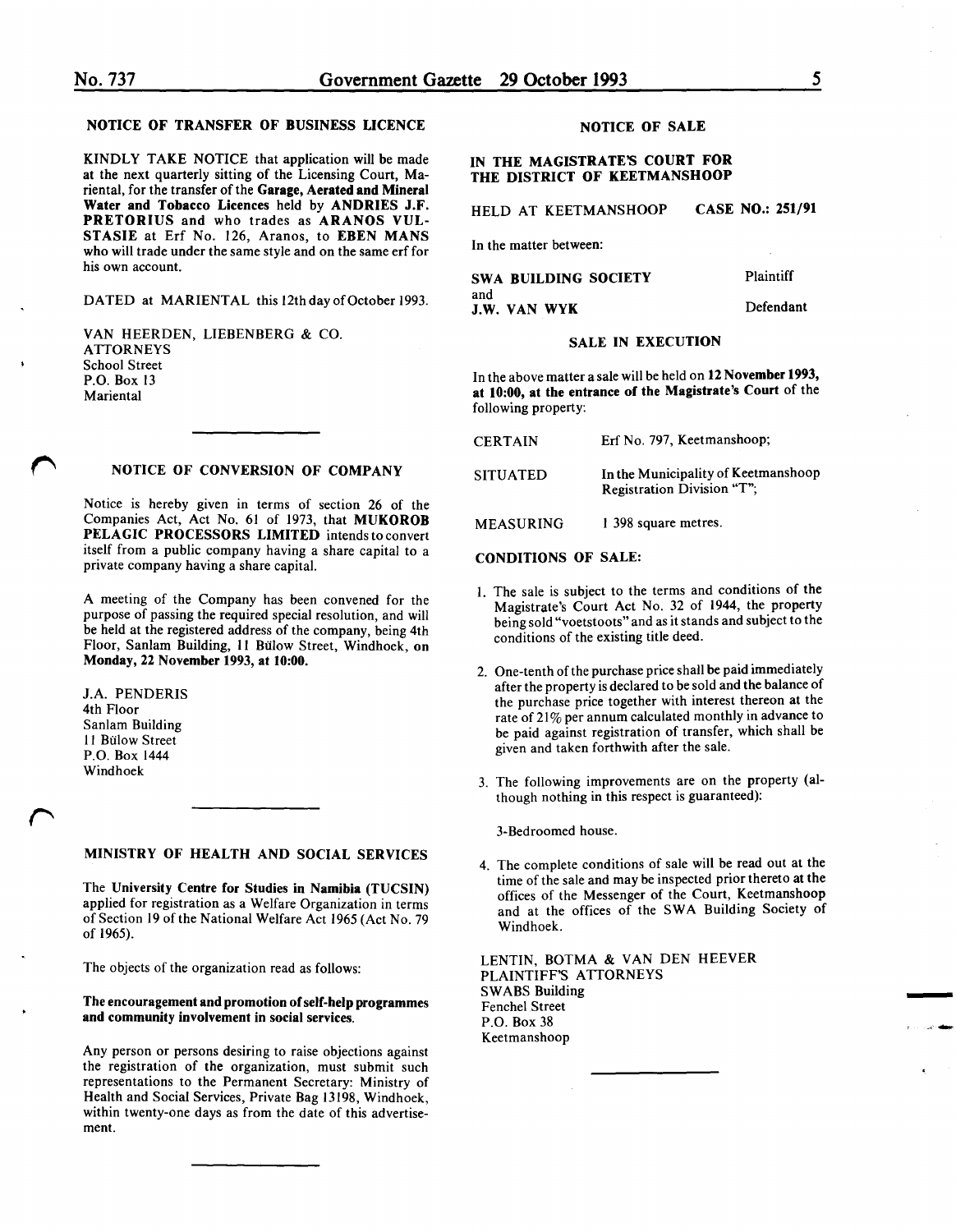In the matter between:

| <b>SWA BUILDING SOCIETY</b><br>and | <b>Plaintiff</b> |
|------------------------------------|------------------|
| <b>GOTTLIEB MUDJANIMA</b>          | Defendant        |

# NOTICE OF SALE IN EXECUTION

Pursuant to a Judgement of the above Honourable Court granted on the 18th day of June 1993, the following immovable property will be sold without reserve and "voetstoots" by the Deputy Sheriff of the District of Windhoek on Monday, the 15th day of November 1993, at 09:00, at Erf No. 1026, Okuryangava Township, (Extension No. 2), Windhoek.

| <b>CERTAIN</b> | Erf No. 1026, Okuryangava Town-<br>ship, (Extension No. 2): |  |
|----------------|-------------------------------------------------------------|--|
| <b>SITUATE</b> | In the Municipality of Windhoek                             |  |

Registration Division "K".

The "Conditions of Sale-in-Execution" will lie for inspection at the office of the Deputy Sheriff at Windhoek and at the Head Office of Plaintiff at Windhoek and Plaintiff's Attorneys, Fisher, Quarmby & Pfeifer, at the undermentioned address.

DATED at WINDHOEK this 19th day of October 1993.

(Sgd.) E.H. PFEIFER FISHER, QUARMBY & PFEIFER ATTORNEYS FOR PLAINTIFF 108 SWABS Building Post Street Windhoek

# IN THE HIGH COURT OF NAMIBIA

In the matter between:

| SWA BUILDING SOCIETY | <b>Plaintiff</b> |
|----------------------|------------------|
| and                  |                  |
| FRANZ HIMARUA        | Defendant        |

#### NOTICE OF SALE IN EXECUTION

Pursuant to a Judgement of the above Honourable Court granted on the 17th day of September 1993, the following immovable property will be sold without reserve and "voetstoots" by the Deputy Sheriff of the District of Windhoek on Monday, the 15th day of November 1993, at 09:30, at Erf No. 1161, Okuryangava Township, (Extension No.2), Ongaka Street, Windhoek.

- **CERTAIN** Erf No. 1161, Okuryangava Township, (Extension No.2);
- SITUATE In the Municipality of Windhoek Registration Division "K".

The "Conditions of Sale-in-Execution" will lie for inspection at the office of the Deputy Sheriff at Windhoek and at the Head Office of Plaintiff at Windhoek and Plaintiff's Attorneys, Fisher, Quarmby & Pfeifer, at the undermentioned address.

DATED at WINDHOEK this 19th day of October 1993.

(Sgd.) E.H. PFEIFER FISHER, QUARMBY & PFEIFER ATTORNEYS FOR PLAINTIFF 108 SWABS Building Post Street Windhoek

#### IN THE HIGH COURT OF NAMIBIA

In the matter between:

SWA BUILDING SOCIETY and D.G. STRAMIS BUILDERS AND DEVELOPERS (PTY) LTD. Plaintiff Defendant

# NOTICE OF SALE IN EXECUTION

Pursuant to a Judgement of the above Honourable Court granted on the 17th day of September 1993, the following immovable property will be sold without reserve and "voetstoots" by the Deputy Sheriff of the District of Windhoek on Monday, the 15th day of November 1993, at 10:00, at Erf No. 2551, Wanaheda Township, (Extension No. 4), Windhoek.

| <b>CERTAIN</b> | Erf No. 2551, Wanaheda Township,<br>(Extension No. 4);        |
|----------------|---------------------------------------------------------------|
| <b>SITUATE</b> | In the Municipality of Windhoek<br>Registration Division "K". |

The "Conditions of Sale-in-Execution" will lie for inspection at the office of the Deputy Sheriff at Windhoek and at the Head Office of Plaintiff at Windhoek and Plaintiff's Attorneys, Fisher, Quarmby & Pfeifer, at the undermentioned address.

DATED at WINDHOEK this 19th day of October 1993.

-

(Sgd.) E.H. PFEIFER FISHER, QUARMBY & PFEIFER ATTORNEYS FOR PLAINTIFF 108 SWABS Building Post Street Windhoek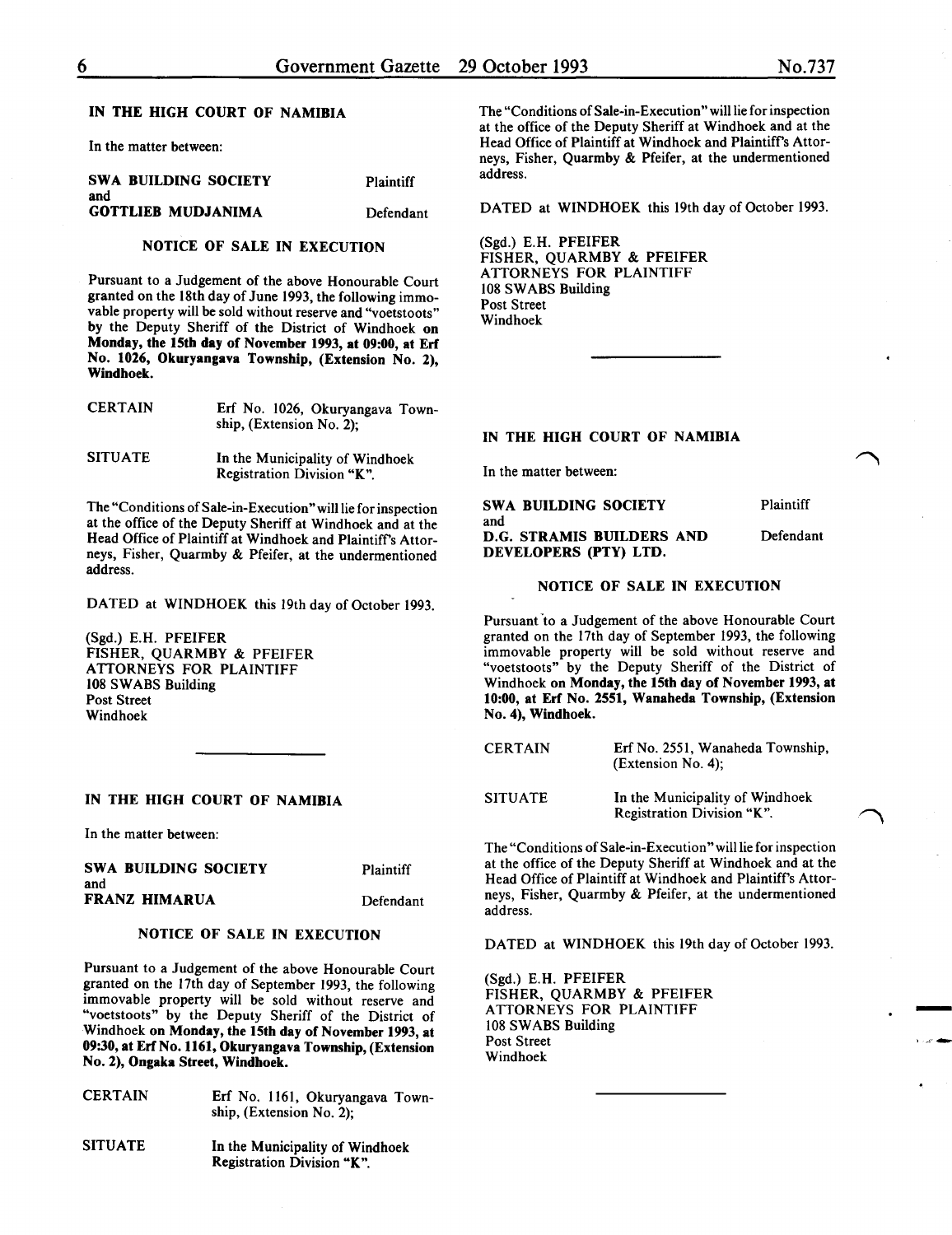In the matter between:

| <b>SWA BUILDING SOCIETY</b><br>and | Plaintiff |
|------------------------------------|-----------|
| WILLEM JOHANNES FREYER             | Defendant |

# NOTICE OF SALE IN EXECUTION

Pursuant to a Judgement of the above Honourable Court granted on the 17th day of September 1993, the following immovable property will be sold without reserve and "voetstoots" by the Deputy Sheriff of the District of Keetmanshoop On Friday, the 19th day of November 1993, at 10:00, in front of the Magistrate's Office, Keetmanshoop.

| <b>CERTAIN</b> | Erf No. 1421, (a Portion of Erf No.<br>1406).<br>Keetmanshoop Township: |
|----------------|-------------------------------------------------------------------------|
| <b>SITUATE</b> | In the Municipality of Keetmanshoop                                     |

Registration Division "T". The "Conditions of Sale-in-Execution" will lie for inspection

at the office of the Deputy Sheriff at Keetmanshoop and at the Head Office of Plaintiff at Windhoek and Plaintiff's Attorneys, Fisher, Quarmby & Pfeifer, at the undermentioned address.

DATED at WINDHOEK this 19th day of October 1993.

(Sgd.) E.H. PFEIFER FISHER, QUARMBY & PFEIFER ATTORNEYS FOR PLAINTIFF 108 SWABS Building Post Street Windhoek

# IN THE HIGH COURT OF NAMIBIA

In the matter between:

| SWA BUILDING SOCIETY | Plaintiff |
|----------------------|-----------|
| and                  |           |
| WILLEM KOOPMAN       | Defendant |

# NOTICE OF SALE IN EXECUTION

Pursuant to a Judgement of the above Honourable Court granted on the 4th day of September 1992, the following immovable property will be sold without reserve and "voetstoots" by the Deputy Sheriff of the District of Keetmanshoop on Friday, the 19th day of November 1993, at 10:00, in front of the Magistrate's Office, Keetmanshoop.

| CERTAIN | Erf No. 269, Krönlein Township; |
|---------|---------------------------------|
|         |                                 |

SITUATE In the Municipality of Keetmanshoop Registration Division "T".

The "Conditions of Sale-in-Execution" will lie for inspection at the office of the Deputy Sheriff at Keetmanshoop and at the Head Office of Plaintiff at Windhoek and Plaintiffs Attorneys, Fisher, Quarmby & Pfeifer, at the undermentioned address.

DATED at WINDHOEK this 19th day of October 1993.

(Sgd.) E.H. PFEIFER FISHER, QUARMBY & PFEIFER ATTORNEYS FOR PLAINTIFF 108 SWABS Building Post Street Windhoek

# IN THE HIGH COURT OF NAMIBIA

In the matter between:

| SWA BUILDING SOCIETY                                 | <b>Plaintiff</b> |
|------------------------------------------------------|------------------|
| and<br><b>COENRAAD WILHELM VAN</b><br><b>HEERDEN</b> | Defendant        |

#### NOTICE OF SALE IN EXECUTION

Pursuant to a Judgement of the above Honourable Court granted on the 30th day of April 1993, the following immovable property will be sold without reserve and "voetstoots" by the Deputy Sheriff of the District of Swakopmund on Friday, the 19th day of November 1993, at 10:00, at Erf No. 388, Henties Bay Township, (Extension No. 1), Strand Street No. 388, Henties Bay.

| <b>CERTAIN</b> | Erf No. 388, Henties Bay Township,<br>(Extension No. 1);            |
|----------------|---------------------------------------------------------------------|
| <b>SITUATE</b> | In the Peri-urban Area of Hentiesbaai<br>Registration Division "G". |

The "Conditions of Sale-in-Execution" will lie for inspection at the office of the Deputy Sheriff at Swakopmund and at the Head Office of Plaintiff at Windhoek and Plaintiff's Attorneys, Fisher, Quarmby & Pfeifer, at the undermentioned address.

DATED at WINDHOEK this 20th day of October 1993.

(Sgd.) E.H. PFEIFER FISHER, QUARMBY & PFEIFER ATTORNEYS FOR PLAINTIFF 108 SWABS Building Post Street Windhoek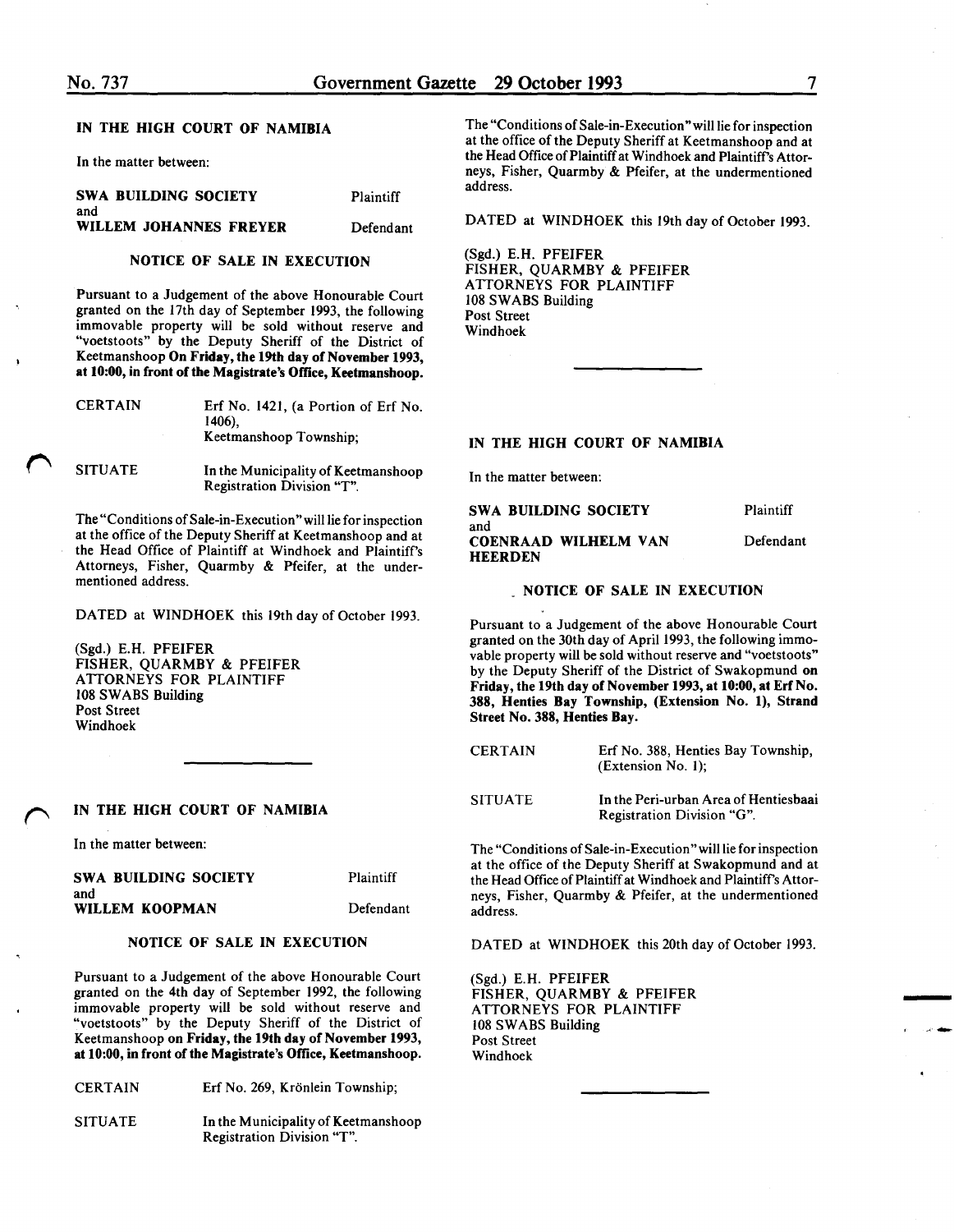Applicant

# IN THE HIGH COURT OF NAMIBIA

In the Ex Parte Application of:

| <b>JOACHIM WOERMANN</b>       | First<br>Applicant |
|-------------------------------|--------------------|
| <b>MARGIT EDITHA KATHLEEN</b> | Second             |

# MARGIT EDITHA KATHLEEN WOERMANN

NOTICE OF MOTION

BE PLEASED TO TAKE NOTICE that application will be made on behalf of the abovementioned Applicants on the 12th day of November 1993, at 10:00, or as soon thereafter as counsel may be heard for an order in the following terms:

- 1. For leave of this Honourable Court to change the matrimonial property system applying to their marriage;
- 2. Authorising the Applicants to enter into a notarial contract, annexed to the First Applicant's founding affidavit as Annexure "B" by which their future matnmonial property system; is to be regulated on such conditions contained therein or on such conditions as this Honourable Court may deem fit;
- 3. Authorising the Registrar of Deeds to register the notarial contract annexed to First Applicant's affidavit as annexure "B".

TAKE FURTHER NOTICE that the affidavits of First and Second Applicants annexed thereto will be used in support thereof.

Kindly place the matter on the roll for hearing accordingly.

DATED at WINDHOEK on this 4th day of October 1993.

"Anyone wishing to object to the proposed change, or to make representations in that regard, may do so by writing to the Registrar of the High Court of Namibia and send a copy thereof to Applicants' attorney, or by appearing in Court on the day of the hearing.

The application and the contract which Applicants propose to register are available for inspection at the office of the Registrar of the High Court of Namibia and at the office of Applicants' attorney."

(Sgd.) H-B GERDES ENGLING, STRITTER & PARTNERS APPLICANTS' ATTORNEYS CDM Centre Biilow Street Windhoek

#### THE ALIENS ACT, 1937 NOTICE OF INTENTION OF CHANGE OF SURNAME

I, DAVID MBANDJO, residing at Erf 7182, Banana Street, Katutura, and employed as a Welder, intend applying to the Minister of Home Affairs for authority under section 9 of the Aliens Act, 1937, to assume the surname UUSIKU for the reason that I picked up the name MBANDJO in the past when the people were arrested.

I previously bore the names David Mbandjo.

I intend also applying for authority to change the surname of my wife MONIKA LENGA and minor children BEN-JAMIN, SELMA, MONIKA, GELIEN and TUSNEL-DA to UUSIKU.

Any person who objects to our assumption of the said surname of UUSIKU should as soon as may be lodge his/her objection, in writing, with a statement of his/her reasons therefor, with the Magistrate of Windhoek.

(Sgd.) D. MBANDJO Dated: 8 October 1993

1214

#### THE ALIENS ACT, 1937 NOTICE OF INTENTION OF CHANGE OF SURNAME

I, ERASMUS PETRUS, residing at Jan Möhr School and employed as a Chef at Jan Möhr School, intend applying to the Minister of Home Affairs for authority under section 9 of the Aliens Act, 1937, to assume the surname KAXWEKA for the reason that PETRUS is my father's forename.

I previously bore the names ERASMUS PETRUS.

I intend also applying for authority to change the surname of my wife NDAMONONGHENDA SHUUDENI and minor children EFRAIM SHATIMUENE, ESTER PUYEIPAWA, EPAPHRAS TULIPOHAMBA, HEN-DRICH TONGENIOSHILI, NANDE OSKAR, VERONIKA SHANGEELAO and NDILIMEKE to KAXWEKA.

Any person who objects to our assumption of the said surname of KAXWEKA should as soon as may be lodge his/ her objection, in writing, with a statement of his/ her reasons therefor, with the Magistrate of Windhoek.

(Sgd.) E. PETRUS Dated: 11 October 1993 1215

-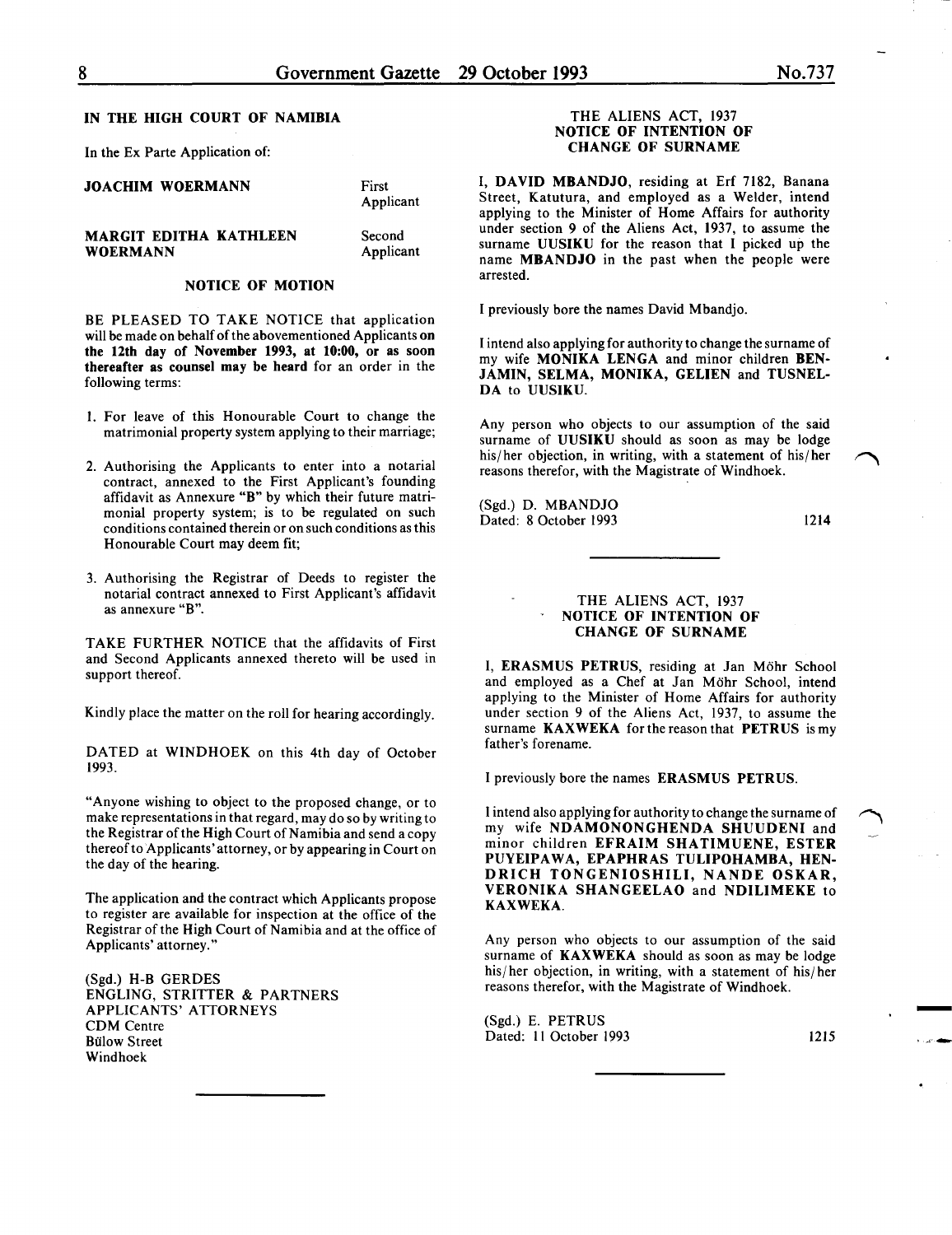-.

 $\mathcal{D}$ 

# THE ALIENS ACT, 1937 NOTICE OF INTENTION OF CHANGE OF SURNAME

I, SHITALENI ELIAKIM JOSEF, residing at Suiderhof Base, and employed as a Soldier, intend applying to the Minister of Home Affairs for authority under section 9 of the Aliens Act, 1937, to assume the surname PO-HAMBA for the reason that JOSEF is my father's christian name and my sisters and brothers all use POHAM-**BA** as a surname.

I previously bore the names SHITALENI ELIAKIM JOSEF.

I intend also applying for authority to change the surname of a minor child NGHILIFAVALI JUNIA SHITALENI to POHAMBA.

Any person who objects to our assumption of the said surname of **POHAMBA** should as soon as may be lodge his/her objection, in writing, with a statement of his/her reasons therefor, with the Magistrate of Windhoek.

(Sgd.) S.E. JOSEF PjBag 12017 Windhoek Dated: 12 October 1993

1216

# THE ALIENS ACT, 1937 NOTICE OF INTENTION OF CHANGE OF SURNAME

I, ELIFAS MATEUS, residing at Suiderhof Military Base, and employed as a Taxi-driver, intend applying to the Minister of Home Affairs for authority under section 9 of the Aliens Act, 1937, to assume the surname KATHINDI for the reason that MATEUS is my father's forename.

I previously bore the names ELIFAS MATEUS.

I intend also applying for authority to change the surname of my wife MARTHA NAHOLE and ten minor children to KATHINDI.

Any person who objects to our assumption of the said surname of KATHINDI should as soon as may be lodge his/her objection, in writing, with a statement of his/her reasons therefor, with the Magistrate of Windhoek.

| (Sgd.) E. MATEUS       |      |
|------------------------|------|
| Dated: 15 October 1993 | 1217 |

#### THE ALIENS ACT, 1937 NOTICE OF INTENTION OF CHANGE OF SURNAME

I, BARNABAS SHIKALEPO JOHANNES, residing at Onandjokwe Hospital, Ondangwa, and employed as a Nurse, intend applying to the Minister of Home Affairs for authority under section 9 of the Aliens Act, 1937, to assume the surname SHATIPAMBA for the reason that JOHANNES is my farther's surname.

I previously bore the names BARNABAS SHIKA-LEPO JOHANNES.

I intend also applying for authority to change the surname of my wife NDAPEWA JONAS SHIPILA and 9 minor children to SHATIPAMBA.

Any person who objects to our assumption of the said surname of SHATIPAMBA should as soon as may be lodge his/her objection, in writing, with a statement of his/ her reasons therefor, with the Magistrate of Ondangwa.

(Sgd.) B.S. JOHANNES P.O. Box 2016 Ondangwa Dated: 15 October 1993

1218

# THE ALIENS ACT, 1937 NOTICE OF INTENTION OF CHANGE OF SURNAME

I, VILHO THOMAS, residing at HGE6, Kamanjab, and employed as a Roads Foreman by Transport Kamanjab, intend applying to the Minister of Home Affairs for authority under section 9 of the Aliens Act, 1937, to assume the surname ASHEELA for the reason that THOMAS is my father's forename.

I previously bore the names VILHO THOMAS.

I intend also applying for authority to change the surname of my wife MARY MAGANO SHITIMIGONA to ASHEELA.

Any person who objects to our assumption of the said surname of ASHEELA should as soon as may be lodge his/her objection, in writing, with a statement of his/her reasons therefor, with the Magistrate of Windhoek.

(Sgd.) V. THOMAS P/Bag 5004 Kamanjab<br>Dated: 19 October 1993 (Sgd.) V. THOMAS<br>P/Bag 5004<br>Kamanjab 1220 - 1993 1220 1220